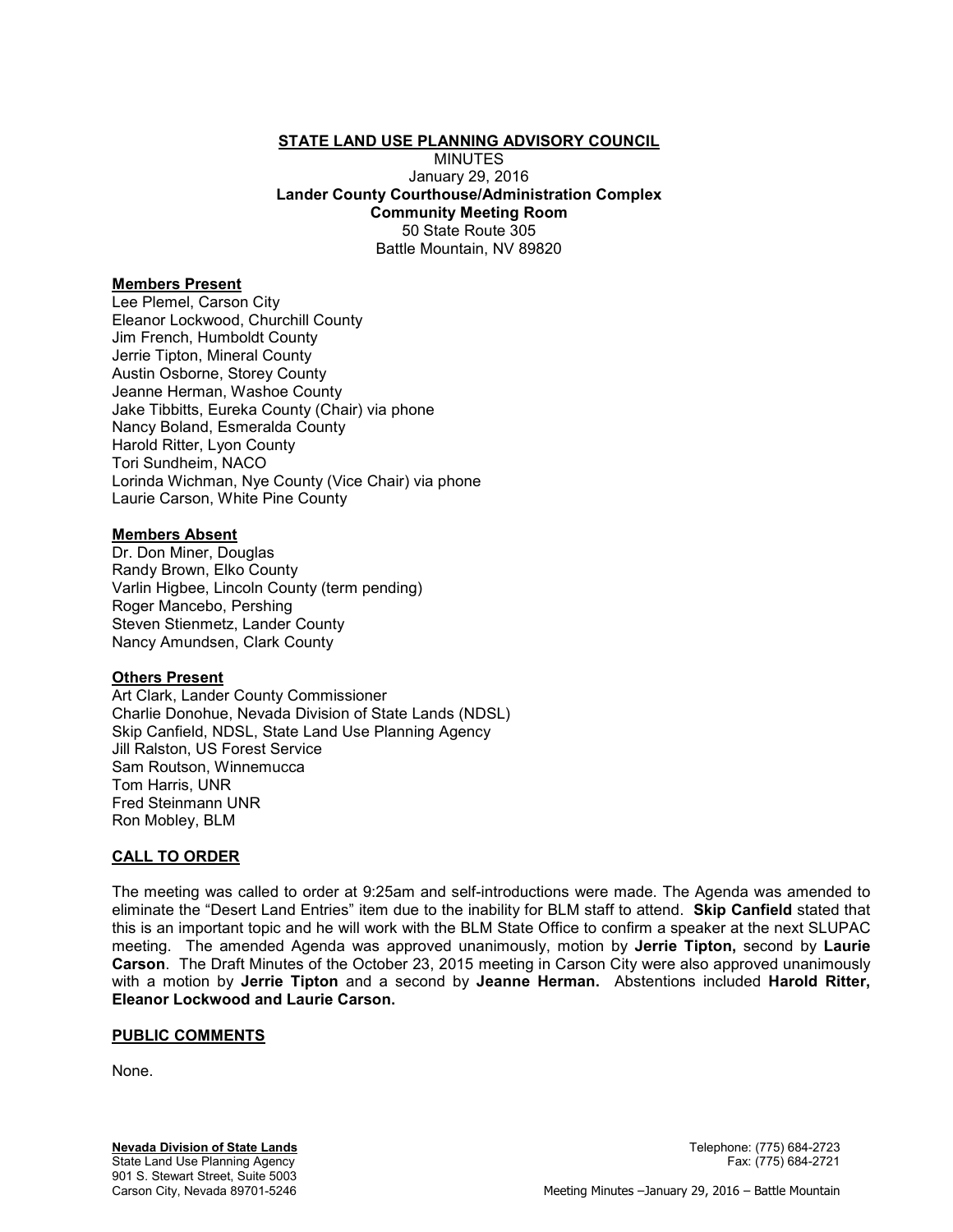# **SNPLMA UPDATE**

**Ron Mobley** updated SLUPAC on the current SNPLMA Round 15 and also provided a brief history of the 17 year SNPLMA program. Since inception, there have been 29,000 acres of BLM land disposed of and 32,000 acres remain. \$3.5 billion has been raised in sales and interest. There have been over 1,200 projects providing \$160 million to the State's education fund, \$314 million to the Southern Nevada Water Authority and \$2.7 million into the Secretary of the Interior's Special Account.

Round 15 included seven project categories, and those projects were approved by the Secretary of the Interior on January 6, 2016. Within those seven categories are a total of 43 projects that will utilize \$39 million from the SNPLMA account and \$3 million from the Special Account Reserve.

#### **Categories:**

**Parks, Trails and Natural Areas:** 5 projects. **Capital Improvement Projects** (Federal only and limited to 25% of total SNPLMA allocation): 8 projects. **Conservation Initiatives:** (Federal only and limited to 10% of total SNPLMA allocation):7 projects. **Land acquisitions (statewide):** 2 projects – 14,000 acres - Bentley Ranch Pinenuts and 10 acres – Lee Canyon inholdings. **Hazardous Fuels:** 13 projects.

**Environmental Landscape Restoration:** 6 projects.

**Multi-species Habitat Conservation Planning: (**Clark County only) 2 projects.

**Jake Tibbitts** asked what type of NEPA, if any, is required for the Bentley Ranch Pinenuts acquisition since the area needs treatment for PJ encroachment in sage grouse habitat. He is concerned that ongoing treatment on the private property may now be slowed due to the acquisition by BLM. **Charlie Donohue**  responded that a Phase One EA is required (hazardous materials). Commencement of project work would trigger specific EAs. **Jill Ralston** commented that an EA will be required to verify sage grouse habitat and cultural resources. **Jerrie Tipton** commented that the acquisition will reduce the tax base of Douglas County. **Nancy Boland** said that better management of the area is needed to address PJ encroachment and development pressures. **Charlie Donohue** asked if the 25% SNPLMA cap for the CIP category is round by round or flexible over time. **Ron Mobley** responded that it is flexible over time. **Laurie Carson** asked about caps on the other categories. **Ron Mobley** responded that except for the 10% cap on Conservation Initiatives, all the other categories compete for the total SNPLMA budget for that round. **Charlie Donohue**  asked if the next round would be accelerated. **Ron Mobley** replied that the Secretary of the Interior would like the next round expedited and BLM is waiting for future direction in that regard. He said that although funding would be in place, there are BLM staffing concerns about expediting the process. He also mentioned that there is a bill in Congress that would authorize Douglas County access to SNPLMA funds for land disposals, similar to White Pine County. The bill would also modify the two existing Lincoln County land acts to add a fuels category and third, create a Pershing County land act, similar to White Pine's.

# **US FOREST SERVICE STATEWIDE PRIORITIES**

**Jill Ralston** gave an update on statewide priorities for the US Forest Service. Access and Travel Management planning is completed as well as the Minimum Road System plan. Motor Vehicle Use maps are being fine-tuned. Over Snow Vehicle planning will begin soon. Tread Lightly statewide message outreach ongoing. Record of Decision for the greater sage grouse – September 2015 with a phased implementation plan. The joint Land Use Plan Amendment with the BLM - FEIS issued in February 2015, objection process ongoing with Record of Decision March 2016. There is a USFS MOU in place with the State to implement the sage grouse and bi-state sage grouse conservation credit system. Bi-State sage grouse 10-year plan ongoing. 2015 saw 16,000 acres of fuels reduction projects. Renewable energy exploration projects are occurring. 120 SNPLMA USFS projects over 17 year history total \$260 million with \$11 million in Round 15 (of that total, \$1.5 million for fuels reduction this round at Lake Tahoe). 2015 Nevada Cohesive Strategy Summit – wildland fire strategy – advisory group established. Lake Tahoe Restoration Act is in committee. Senate version is \$415 million over 10 years, House version is \$60 million.

**Nevada Division of State Lands** Telephone: (775) 684-2723 State Land Use Planning Agency Fax: (775) 684-2721 901 S. Stewart Street, Suite 5003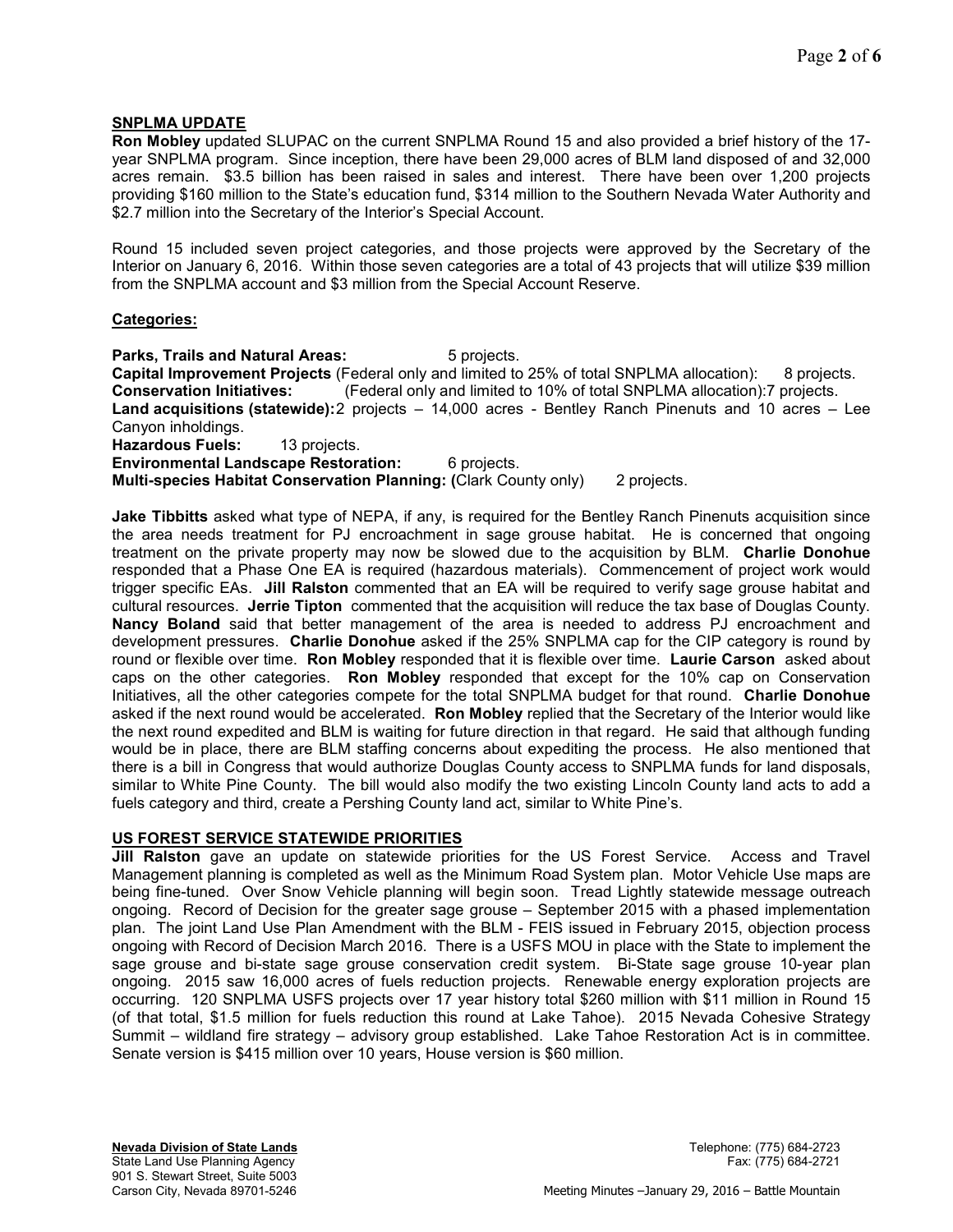# **"FIND" PROJECT**

**Fred Steinmann and Tom Harris** presented the "FIND" (Future Industrial Needs Discovery) project, and the Lander County Sustainable Development Committee.

# **Presentation summarized:**

# *1998 to 2013:*

- *Gold 2000: approx. \$200 an ounce.*
- *Gold October 10, 2013: \$1,260 an ounce.*

# *Northeastern Nevada Stewardship Group (Elko County), November 2003:*

- *Lander County (Done by Elko)*
- *Humboldt and Pershing Counties (Done by Lander)*
- *Gold Belt Coalition (2005):*
- *The Northern Nevada Partnership (Elko, 2003)*
- *Lander County Sustainable Development Committee (2005)*
- *Humboldt-Pershing Sustainable Development Partnership (2007)*

# *Gold Belt Coalition - in support of...*

- *Collaborative associations for educational and informational exchange.*
- *Coordinated local partnerships to explore post-mine uses (Future Industrial Needs Discovery or FIND).*
- *Promoting community capacity for engaging with public land agencies in Resource Management Planning (RMP) processes as they relate to community sustainability.*
- *Advancing synergies for community sustainability through activities such as recycling, developing healthy rangeland ecosystems, alternative energy projects, and others.*

# *Gold Belt Coalition – Ambitious Goals...*

- *Benefits to individual mine projects through life cycle planning and permitting.*
- *Effective coordinated community and regional planning.*
- *Expanded collaboration between all who support viable partnerships.*
- *Defining opportunities for reuse of mine-site infrastructure to facilitate regional economic viability through the FIND project.*

# *The Lander County Sustainable Development Committee's mission is to facilitate sustaining Lander County community's social, economic and environmental welfare.*

# *Committee goals include:*

- *Maintain communication within the "Gold Belt Coalition" of Humboldt, Pershing, Lander, and Elko counties.*
- *Develop common goals for sustainable development within the Gold Belt Coalition.*
- *Maintain healthy collaboration with public and private agencies/organizations sharing similar missions goals and objectives.*
- *Develop a regional marketing strategy for post mining site infrastructure.*

# *Key Outputs (Projects):*

- *Renewable Energy Development Feasibility Study*
- *Battle Mountain Business Enhancements Program*
- *Bridging the House Gap*
- *Future Industrial Needs Discovery (FIND) Project*

# *Bridging the Housing Gap (2008)*

- *Four Scenarios:* 
	- *Full Capture Aggregate Housing*
	- *Partial Employment Capture, No Employment Vacancy, and Additional Uninhabited Units*
	- *Full Capture Disaggregated Housing*
	- *Partial Employment Capture, No Employment Vacancy*
	- *"Without sufficient housing stock, rural counties in Nevada may find it difficult to compete for economic development. However, for many rural Nevada counties like Lander County, the variability of population and employment makes development of new housing stock difficult."*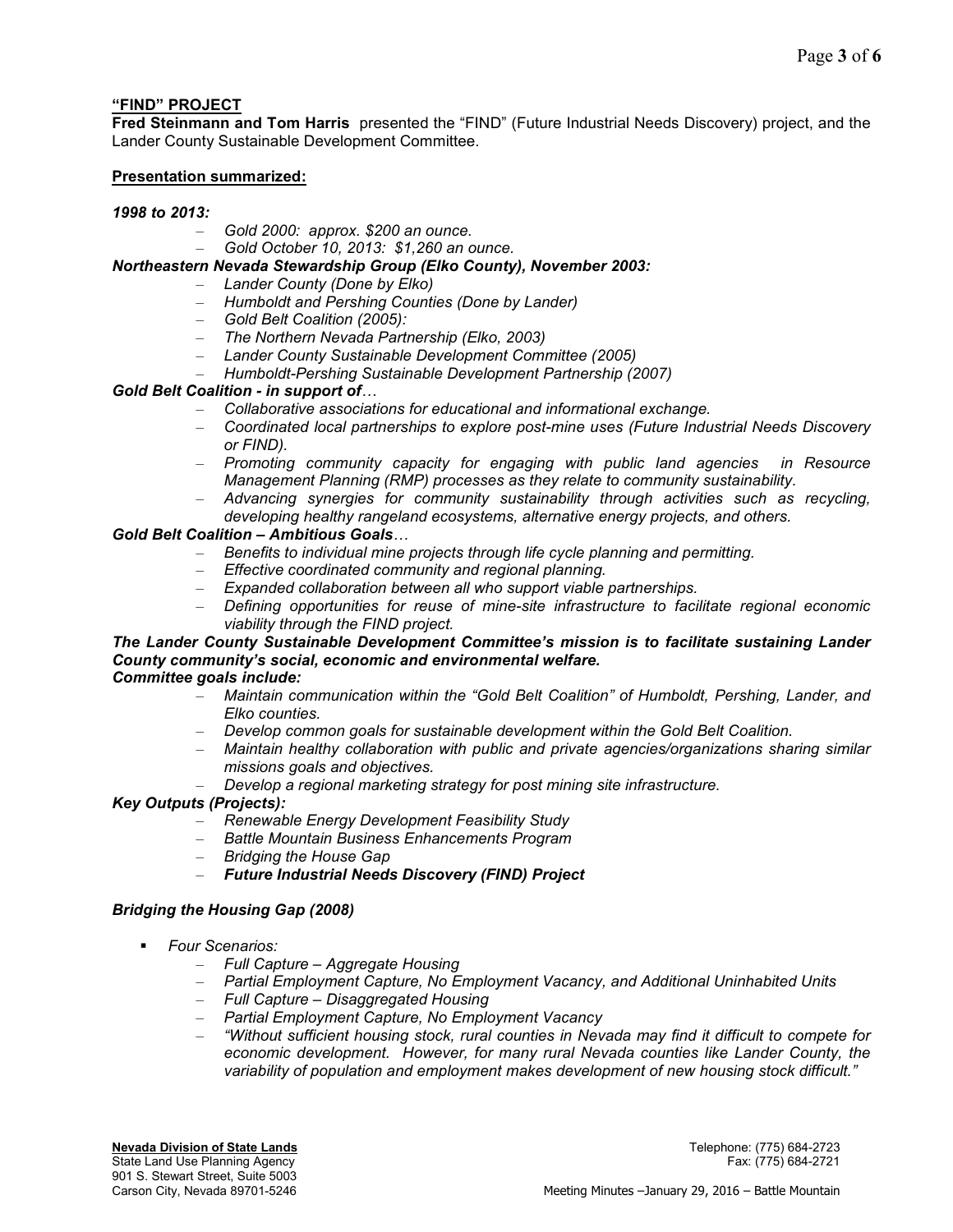# *Battle Mountain Business Enhancements Program (2011)*

*Battle Mountain Retail Sector Analysis (Six Tasks):*

- *An overview of county-level, state, national retail sector trends.*
- *An analysis of the needs and perspectives of the Battle Mountain business operators and owners.*
- *An analysis of the needs and perspectives of Battle Mountain consumers.*
- *A trade area analysis of retail surpluses and leakages in downtown Battle Mountain.*
- *The development and suggesting of several different strategies for policy makers and economic developers in Battle Mountain and Lander County.*

# *Renewable Energy Feasibility Study (2012)*

- *Three Broad Categories:* 
	- *Geothermal Power*
	- *Solar Power*
	- *Wind Power*
- *"Of these, geothermal is the most cost effective and reliable, but can only be developed on a mine site if a geothermal source is adjacent to the site."*
- *"Renewable energy development has potential in Lander County and provides opportunity for sustainable development on existing and reclaimed mine sites. In addition the reclamation of mines into sustainable energy sites, these projects could provide high paying jobs for the citizens of Lander County."*

# *The FIND Project (2008 to Present)*

- *A community-wide effort to reduce the dependence of Nevada's rural economy on mining.*
- **band** *Use of a community-driven methodology to attract and operate a business in Lander County.*
- *Four Tasks:* 
	- *Provide an inventory of existing assets.*
	- *Develop and create a ranking system of these assets.*
	- *Develop a short list of compatible and desirable target industries.*
	- *Develop and create marketing programs.*

# *Key Outcomes:*

- *The Importance of Regional Networked Development*
- *The Importance of Collaboration, Trust, and Reciprocity*
- *The Importance of "Tool" Development and Data-Driven Policy, Program, and Project Development*

# *Impacts?*

*"Although these impacts are significant, they are still short-term in nature. Longer-term impacts that can be linked directly to the efforts of the Lander County Sustainable Development Committee, and more specifically the FIND Project, may not be realized for several years or several decades. Moving forward, the Lander County Sustainable Development Committee will also have to figure out how to exist and evolve among changing dynamics at the local, regional, state, and national level."* 

# *Battle Mountain and Lander County Today*

- *New development and job creation (private-sector and public sector).*
- Continued diversification of the economic base...'adding to' existing key industries (mining, *agriculture, and tourism).*
- *Continued strategic economic development planning initiatives:* 
	- *2012 Economic Diversification, Community Business Enhancement and Marketing Plan*
	- *2014 Comprehensive Economic Development Strategy for Lander County*
	- *2015/2016 Branding Study for Austin and Kingston*

**Nevada Division of State Lands** Telephone: (775) 684-2723 State Land Use Planning Agency Fax: (775) 684-2721 901 S. Stewart Street, Suite 5003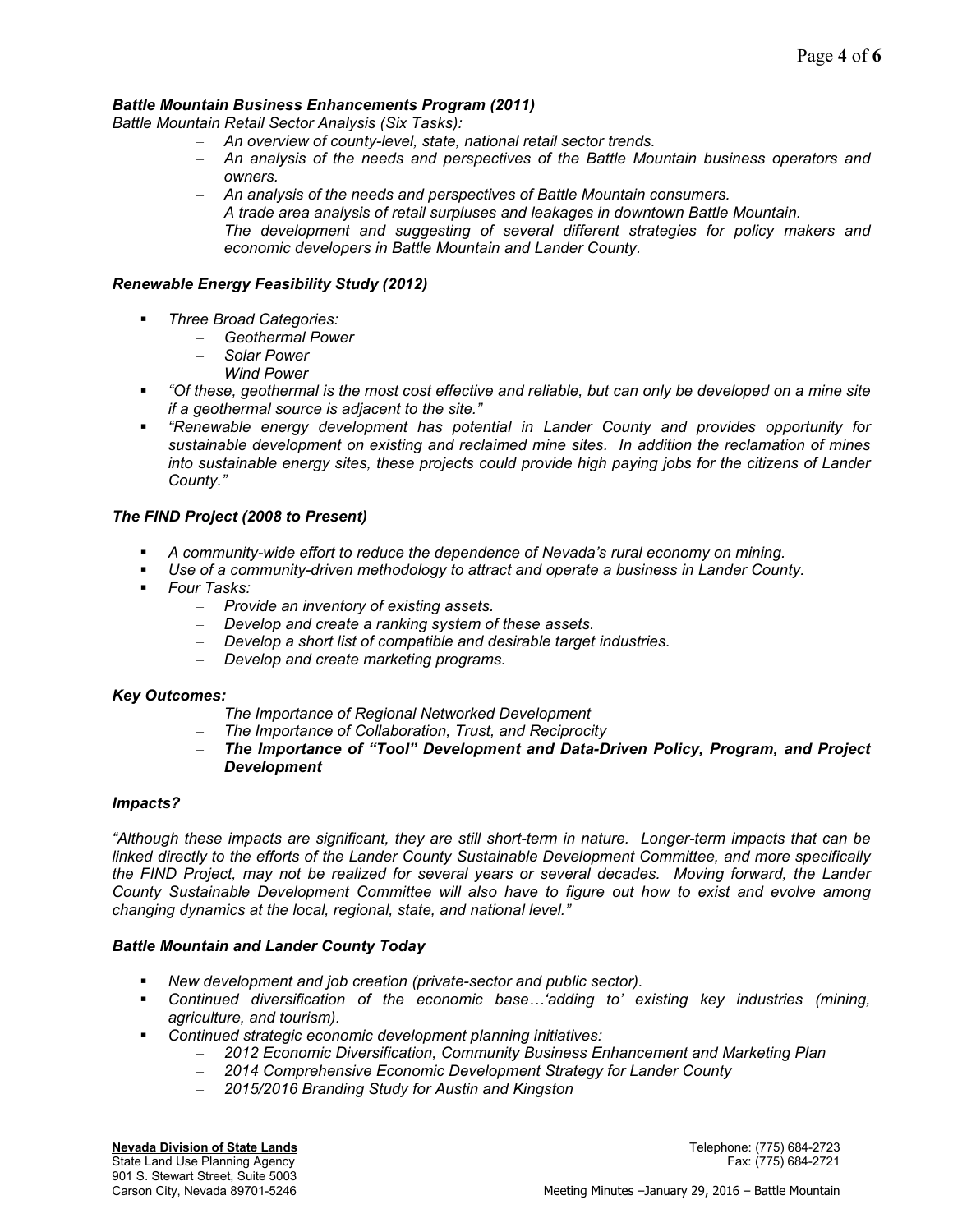# **Discussion:**

Multiple SLUPAC members commented on the need to use closed mine sites for another activity, rather than completely reclaiming them. **Jake Tibbitts** said that current BLM resource management plans (RMPs) require the removal of mining infrastructure at time of closing. New policies should be developed that allow certain infrastructure to stay. Counties need to be involved and have a say in how mining infrastructure can remain at these closed mine sites and be used for other economic development purposes, "post industrial use policies".

**Eleanor Lockwood** commented that data like in the FIND project is important, but it is more important how the counties can use such data. Churchill County has a huge sewer and water capacity but not enough demand yet. **Fred Steinmann** commented that the "build it and they will come" philosophy can be risky.

**Laurie Carson** commented on the interstate effect, and how the study compared to out of the way towns off the interstate.

**Jeanne Herman** said that City of Reno annexations are out of balance with Washoe County planning efforts.

# **SLUPAC ROLE IN WATER PLANNING**

A discussion ensued on the level SLUPAC of involvement with the Legislative Subcommittee to Study Nevada Water Laws and tracking of AB 198 requiring the Legislative Committee on Public Lands to conduct a study concerning water conservation and alternative sources of water for Nevada communities. **Jake Tibbitts** said that SLUPAC can act as the "central hub" for resource planning outreach and engagement with Counties and the Legislative Committee on Public Lands and the Subcommittee to Study Nevada Water Laws. **Skip Canfield** was directed to write letters for the Chair's signature to the two committees expressing SLUPAC's interest in engagement with them.

# **RS 2477 ROADS**

A discussion ensued on development of a legal protocol whereby a county may perfect its rights to and finalize title to an accessory road or a public road as a result of the passage of Senate Bill 456 in the 2015 Legislative Session. This is a primary role of SLUPAC, in coordination with Nevada Association of Counties and the Nevada Attorney General. **Jake Tibbitts** said the Utah platform presented to SLUPAC last time at the NACO office should be used to build on for a Nevada policy. It is important to establish a strong Nevada Attorney General's office role. **Jerrie Tipton** asked what counties should provide and the consensus was that accurate maps to NDOT are most important. **Jake Tibbitts** said it is important for SLUPAC to move forward by identifying the checklist/steps needed to develop the policy, provide accurate maps, and complete the oral history, similar to Utah's process. **Jeanne Herman** commented that it is important for counties to have the ability to amend he maps once they are submitted as new information comes available. **Tori Sundheim**  mentioned that NACO had met with BLM (Director John Ruhs) and he said that BLM will work with the counties during travel management planning and review the relevant lists of roads with SLUPAC.

# **COUNTY PLANNING ISSUES**

Due to weather and time constraints, this item was tabled until next time.

# **COUNCIL MEMBER COMMENTS COUNCIL DISCUSSION AND RECOMMENDATIONS/CHECK IN ON SLUPAC GOALS**

The SLUPAC members briefly reviewed and reaffirmed the Primary 2015-2017 SLUPAC Goals:

- **RS2477 Roads Protocol (SB 456)**<br>County NEPA Consistency Review
- County NEPA Consistency Review Assistance
- Public Land Policy Plan Update Assistance and Outreach
- SLUPAC and Counties Role and Inclusion in Development of a Statewide Water Management Plan (AB 198)
- ACEC Procedures (AB 144)

**Nevada Division of State Lands** Telephone: (775) 684-2723 State Land Use Planning Agency Fax: (775) 684-2721 901 S. Stewart Street, Suite 5003